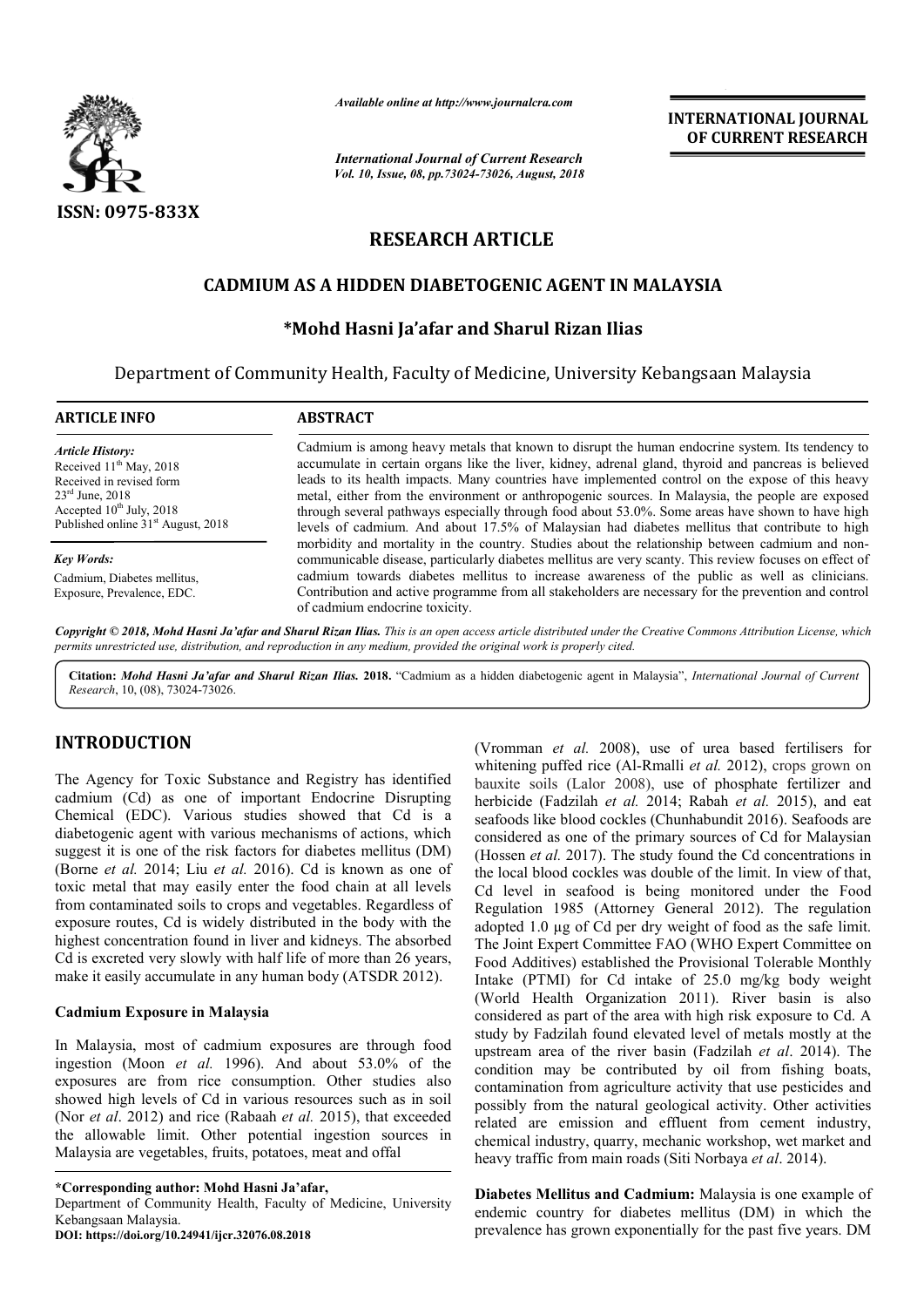is a metabolic disorder that diagnosed with fasting hyperglycaemia tests and it is associated with symptoms such as polyuria, polyphagia, polydypsia and nocturia. DM is due to either deficiency of insulin secretion (Type 1 DM) or insulin receptor insensitivity (Type 2 DM). It is a hard challenge to reduce the prevalence of DM in this country. Yet, there was an increasing trend from 2011 (15.2%) to 2015 (17.5%) revealed by the National Health Morbidity Survey conducted by the Ministry of Health, Malaysia (NHMS 2011; NHMS 2015). DM augments any individual burden of life and put a financial health constraints to the government. The prevalence was found higher in urban (17.7%) compared to rural (16.7%) regions. This may associated with poor urban household, which contributes to malnutrition and unhealthy diet that later worsen the pancreas health. One patient who follows up at any government health centre is estimated to incur about RM459 (USD112) every year (Feisul *et al.* 2017). Even though many researches and intervention programs were carried out from the national to community level, the growing number of new cases of DM has still remained as a public health issue in Malaysia. It is multifactorial disease that include sedentary life style, unhealthy diet, lack of physical activity, smoking and alcoholic (Afridi *et al.* 2013). Study among Japanese showed a destruction of Islet β-cell due to increase oxidative stress related with tissue damage thus leads to development of DM (Sakuraba *et al.* 2002).

Cd is among heavy metals that leads to cytological oxidative stress. A cellular study showed that Cd capable to accumulate in pancreas causing beta cell dysfunction and inhibits insulin secretion (El Muayed *et al.* 2012). Another study showed Cd decrease beta cell viability and induce beta cell death (Chang *et al.* 2013). Microscopic examination found both α-cells and βcells are separated from each other in Cd exposure group (Edwards and Prozialeck 2009). The affected cell shape was irregular, poor cell body volume, and evidence of infiltration of the red blood cell in the area of Islets of Langerhans. These evidences showed massive disruption of pancreatic cell morphology and altered cell adhesion due to Cd exposure. In an animal study, Edward and Prozialeck also found a dosedependent effect with the decrease of gene mRVA levels in pancreas of rats that exposure to Cd. Even after 12 weeks of exposure, Cd still present in pancreatic cells. The study further found direct toxicity towards pancreas by the increased percentage of HbA1c, as well as reduction of fasting serum insulin. Result from the Malmo Diet study showed blood Cd is associated with Haemoglobin A1c (HbA1c) but not with blood glucose level and serum insulin. Available data suggested that Cd is able to accumulate in red blood cells and increase HbA1c (Fagerberg *et al.* 2015). A study in Pakistan clearly demonstrated high Cd concentrations in scalp hair of diabetic patient (Afridi *et al.* 2013). These epidemiological and cellular studies indicate Cd may exacerbate or play a responsibility in pathogenesis of DM. However, due to numerous other confounding factors inherent in these studies, it is difficult to firmly establish any cause and effect relationships. For example, other environmental toxins such as lead and arsenic also can induce DM in other study (Shapiro *et al.* 2015; Yang *et al.* 2015).

#### **Conclusion**

Until now, there is no research investigating the relationship between Cd exposure and DM occurrence in Malaysia. Additional epidemiological and cellular studies are needed to rule out the effects of such confounding variables on the possible link between Malaysian diet, Cd exposure and diabetes mellitus occurrence. Exposure towards Cd may vary dependent on geography and sociocultural factor. Most of the route of exposure is through oral via Cd-contaminated foods. The long half life of Cd in various storage and target organ would potentially affect human health. There are strong associations from many studies between Cd and diabetes mellitus. But further epidemiological, cellular and toxicological studies, particularly in Malaysia are granted to confirm this association to ensure the protection of people from devastating Cd health effects such as diabetes mellitus.

#### **REFERENCES**

- Afridi, H. I., Kazi, T. G., Brabazon, D., Naher, S. and Talpur, F. N. 2013. Comparative Metal Distribution in Scalp Hair of Pakistani and Irish Referents and Diabetes Mellitus Patients. *Clinica Chimica Acta;* 415:207-214.
- Al-Rmalli, S. W., Jenkins, R. O. and Haris, P. I. 2012. Dietary Intake of Cadmium from Bangladeshi Foods. *Journal of Food Science*, 77(1): T26-T33.
- Aris, A. Z., Tengku Ismail, T. H., Harun, R., Abdullah, A. M. and Ishak, M. Y. 2014. From Sources to Solution: Proceedings of the *International Conference on Environmental Forensics*, 2013; 507-511.
- ATSDR 2012. Toxicological Profile for Cadmium. U.S. Department of Health and Human Services, P. H. S., *Agency for Toxic Substances and Disease Registry*; 213 - 215.
- Attorney General 2012. Food Act 1983, Law of Malaysia. General, A., Attorney General: 1-47.
- Borne, Y., Fagerberg, B., Persson, M., Sallsten, G., Forsgard, N., Hedblad, B., Barregard, L. and Engstrom, G. 2014. Cadmium Exposure and Incidence of Diabetes Mellitus-- Results from the Malmo Diet and Cancer Study. PLoS ONE; 9(11): e112277.
- Chang, K.-C., Hsu, C.-C., Liu, S.-H., Su, C.-C., Yen, C.-C., Lee, M.-J., Chen, K.-L., Ho, T.-J., Hung, D.-Z., Wu, C.-C., Lu, T.-H., Su, Y.-C., Chen, Y.-W. and Huang, C.-F. 2013. Cadmium Induces Apoptosis in Pancreatic Β-Cells through a Mitochondria-Dependent Pathway: The Role of Oxidative Stress-Mediated C-Jun N-Terminal Kinase Activation. PLoS ONE; 8(2): e54374.
- Chunhabundit, R. 2016. Cadmium Exposure and Potential Health Risk from Foods in Contaminated Area, Thailand. Toxicological Research; 32(1): 65-72.
- Edwards, J. R. and Prozialeck, W. C. 2009. Cadmium, Diabetes and Chronic Kidney Disease. Toxicology and Applied Pharmacology; 238(3): 289-293.
- El Muayed, M., Raja, M. R., Zhang, X., Macrenaris, K. W., Bhatt, S., Chen, X., Urbanek, M., O'halloran, T. V. and Lowe, J. W. L. 2012. Accumulation of Cadmium in Insulin-Producing Β Cells. *Islets* 4(6): 405-416.
- Fagerberg, B., Barregard, L., Sallsten, G., Forsgard, N., Östling, G., Persson, M., Borné, Y., Engström, G. and Hedblad, B. 2015. Cadmium Exposure and Atherosclerotic Carotid Plaques –Results from the Malmö Diet and Cancer Study. Environmental Research; 136(Supplement C): 67- 74.
- Feisul Idzwan Mustapha, Soraya Azmi, Mohd Rizal Abdul Manaf, Zanariah Hussein, Nik Jasmin Nik Mahir, Fatanah Ismail, Azimatun Noor Aizuddin and Adrian Goh. 2017. What are the direct medical costs of managing Type 2